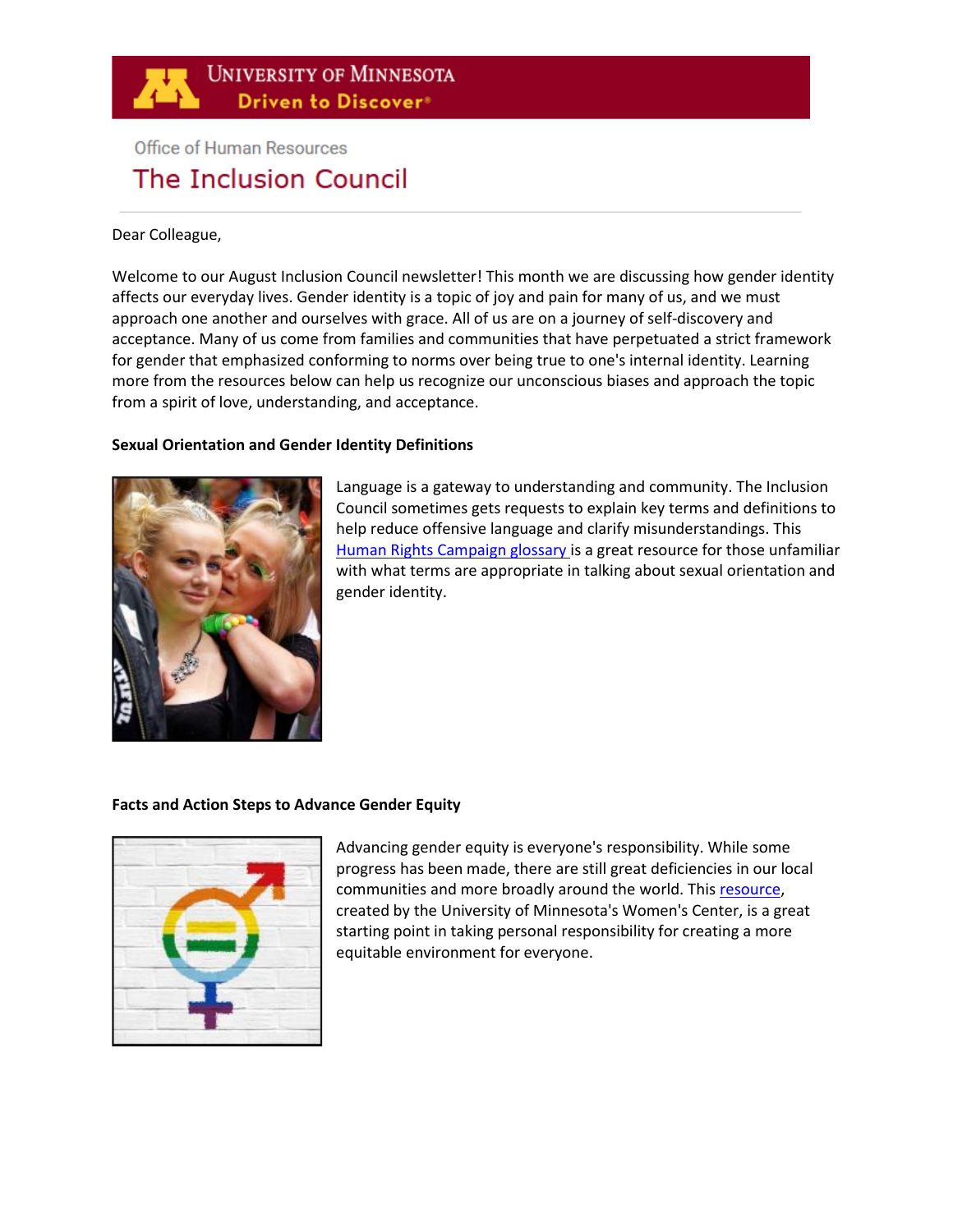# **[Understanding the Uniqueness of Two-Spirit in Indigenous LGBTQ+ Communities](https://www.shl.com/en/blog/understanding-two-spirit-in-indigenous-lgbtq-communities/)**



Most Indigenous communities have specific terms in their own languages for the gender-variant members of their communities and the social and spiritual roles they fulfill. With more than 500 surviving Native American cultures, attitudes about sex and gender can be very diverse. Even with the modern adoption of pan-Indian terms like *two-spirit*, not all cultures will perceive two-spirit people the same way or welcome a pan-Indian term to replace ones already in use by their cultures. Thi[s article](https://www.shl.com/en/blog/understanding-two-spirit-in-indigenous-lgbtq-communities/) offers a general introduction to the

two-spirit concept. Here is one expression of it by Geo Soctomah Neptune, a two-spirit member of the Passamaquoddy Tribe in Maine: "If the sun is male and the moon is female, then Two-Spirits are the dusk, Two-Spirits are the dawn, and Two-Spirits are the time in which the sun and moon occupy the sky at the same time."

#### **[Legislation Affecting LGBT Rights Across the Country](https://www.aclu.org/legislation-affecting-lgbt-rights-across-country)**



LGBTQIA2s+ rights are being attacked across the country as an unprecedented number of states have legislation moving forward to enact anti-LGBTQ measures into law. Despite the perceived progress we see in media outlets, discrimination is on the rise, and it is important that we work to prevent the legal harassment of our neighbors and colleagues. At the current pace, 2021 is on track to become the worst year for anti-LGBTQIA2s+ in recent history. Thi[s resource](https://www.aclu.org/legislation-affecting-lgbt-rights-across-country) provides a list of efforts by state and topic.

#### **Links to More Resources**

- ["The Future of Women's Sports Includes Transgender Women and Girls" \(](https://www.athleteally.org/future-womens-sport-includes-trans-women-girls/)article, Athlete Ally)
- [Our Voices: Indigenous Women and Women of Color](https://womenscenter.umn.edu/events-programs/our-voices-indigenous-women-and-women-color) (web page, U of M Women's Center)
- ["U of Minnesota Women's Center Involves Male Allies"](http://womenscenter.umn.edu/sites/womenscenter.dl.umn.edu/files/uwm_womens_center_wihe_may_2012.pdf) (article, U of M Women's Center)
- [How Do I Talk With My Preschooler About Identity?](https://www.plannedparenthood.org/learn/parents/preschool/how-do-i-talk-with-my-preschooler-about-identity) (web page, Planned Parenthood)
- ["Intersectional Feminism: What It Means and Why It Matters Right Now"](https://www.unwomen.org/en/news/stories/2020/6/explainer-intersectional-feminism-what-it-means-and-why-it-matters) (article, UN Women)
- [Nonbinary Gender Pronouns Writing Tips \(](http://writing.umn.edu/sws/quickhelp/grammar/nonbinary.html)web page, U of M Center for Writing)
- ["The Safe Space Kit: A Guide to Supporting Lesbian, Gay, Bisexual and Transgender Students in](https://www.glsen.org/sites/default/files/GLSEN%20Safe%20Space%20Kit.pdf)  [Your School"](https://www.glsen.org/sites/default/files/GLSEN%20Safe%20Space%20Kit.pdf) (PDF article, GLSEN.org)
- ["'Rainbow Wave' of LGBTQ Candidates Run and Win in 2020 Election](https://theconversation.com/rainbow-wave-of-lgbtq-candidates-run-and-win-in-2020-election-149066) (article, TheConversation.com)
- ["Alok Vaid-Menon: The Urgent Need for Compassion"](https://be.manenough.com/alok) (The Man Enough Podcast)
- ["Things Not to Say to a Non-Binary Person"](https://www.youtube.com/watch?v=8b4MZjMVgdk) (YouTube video)

# **Questions to Consider and Share on the [OHR Inclusion Council Slack Channel](https://app.slack.com/client/T016T4MRDPH/C0176FHCHBP)**

- Who do you welcome into your circle of friends and community?
- How can I move beyond passive support to active allyship?